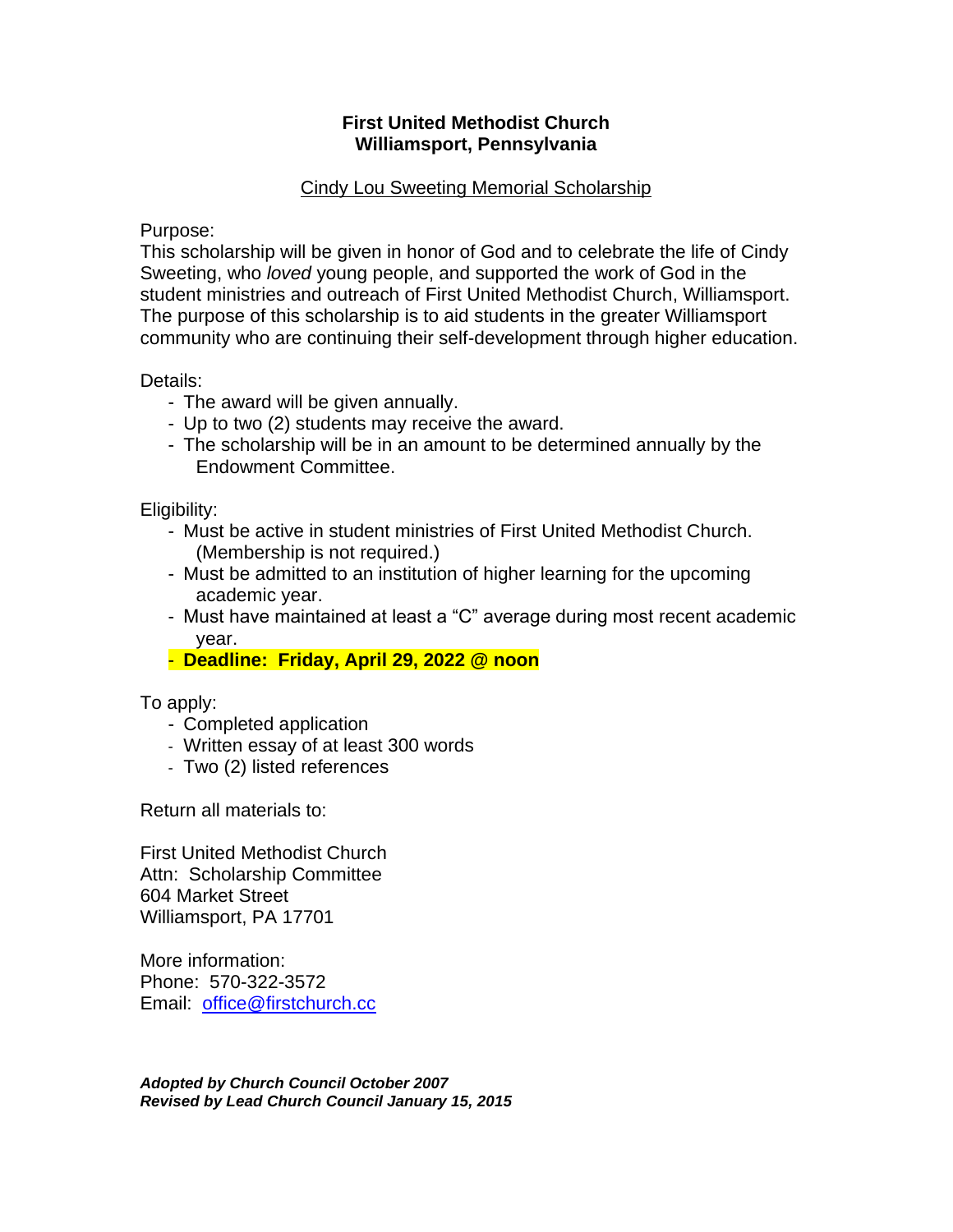### **APPLICATION FOR** *CINDY LOU SWEETING MEMORIAL SCHOLARSHIP*

| <b>Personal Information:</b>             |                                                                                  |                                  |
|------------------------------------------|----------------------------------------------------------------------------------|----------------------------------|
|                                          | First<br>Last                                                                    | Middle                           |
|                                          |                                                                                  | Sex: [ ] MALE [ ] FEMALE         |
| <b>Street</b>                            |                                                                                  |                                  |
| City                                     |                                                                                  | State <b>Zip Code</b>            |
|                                          |                                                                                  | Cell #: ________________________ |
|                                          | Marital Status: [ ] SINGLE [ ] MARRIED [ ] DIVORCED                              |                                  |
|                                          | Are you a citizen or permanent resident of the United States? [ ] YES [ ] NO     |                                  |
| <b>School and Church Information:</b>    |                                                                                  |                                  |
|                                          |                                                                                  |                                  |
|                                          | Graduation Date: _____________________________GPA: _____________________________ |                                  |
| College you plan to attend in 2022/2023: |                                                                                  |                                  |
| Name of School                           |                                                                                  |                                  |
| Address                                  | City                                                                             | State<br>Zip Code                |
| Enrollment: [ ] PART-TIME [ ] FULL-TIME  |                                                                                  |                                  |
|                                          | Do you regularly attend a worship service of a local church? [ ] YES [ ] NO      |                                  |
| If so, where do you attend?              |                                                                                  |                                  |
|                                          | Name of Church                                                                   |                                  |
| Address                                  | City<br>State                                                                    | Zip Code                         |
| (check all that apply)                   | How are you involved with student ministries at First Church?                    |                                  |
| [ ] Youth Group (FUSE)                   | [ ] Small Groups                                                                 | [ ] Sunday Worship               |
| [ ] Sports & Recreation                  | [ ] Sunday School                                                                |                                  |